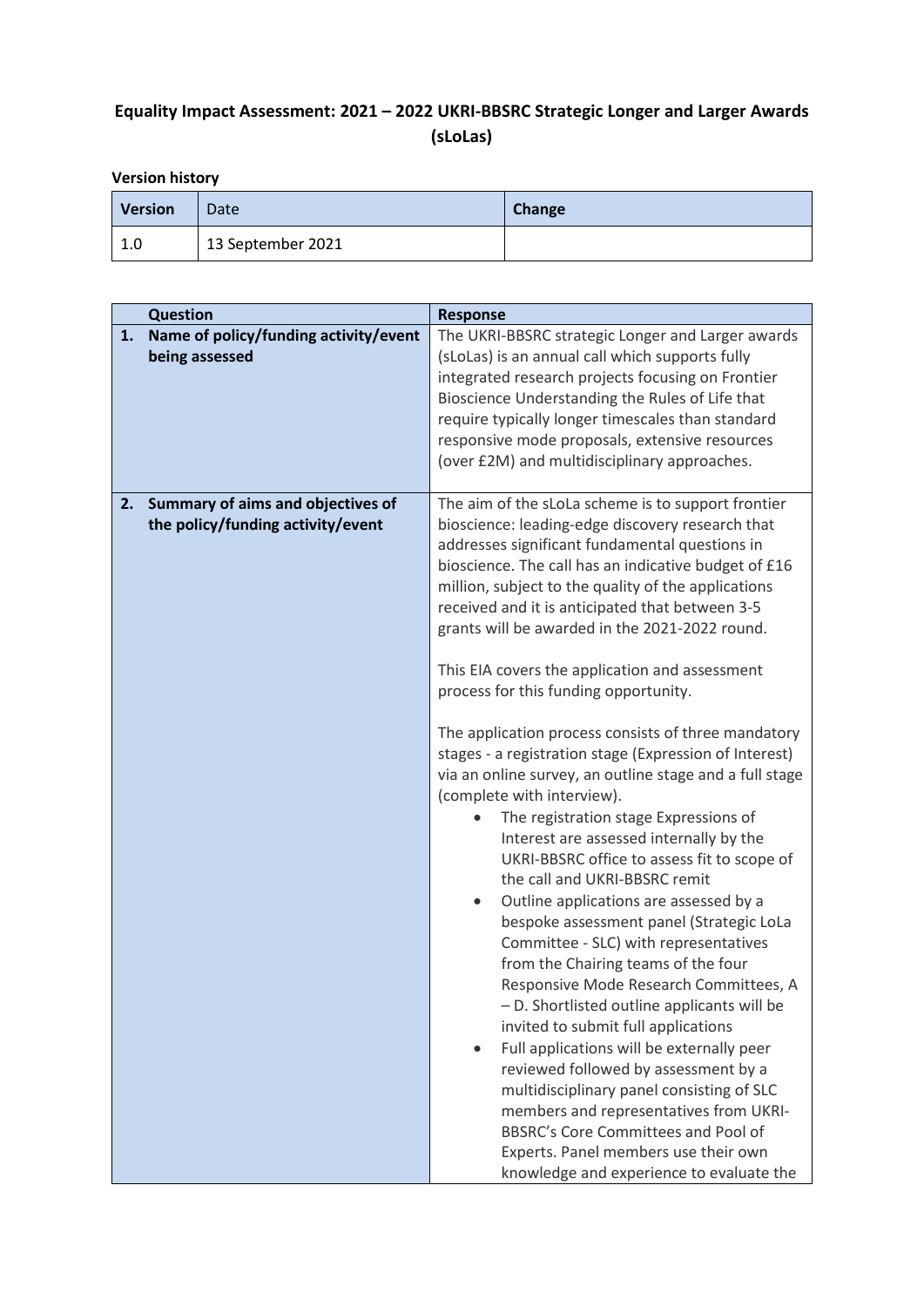|                                                                                                                                         | proposal against set assessment criteria.<br>Following this assessment meeting and<br>based on the recommendations made by<br>the multidisciplinary panel, UKRI-BBSRC<br>will invite the Principal Investigator (PI) and<br>up to two Co-Investigators (Co-Is) to an<br>interview with the SLC.<br>The SLC panel will make the final<br>recommendations for funding.                                                                                                                                                                                                                                                                                                                                                                                                                                                                                                                                                                                                                           |  |
|-----------------------------------------------------------------------------------------------------------------------------------------|------------------------------------------------------------------------------------------------------------------------------------------------------------------------------------------------------------------------------------------------------------------------------------------------------------------------------------------------------------------------------------------------------------------------------------------------------------------------------------------------------------------------------------------------------------------------------------------------------------------------------------------------------------------------------------------------------------------------------------------------------------------------------------------------------------------------------------------------------------------------------------------------------------------------------------------------------------------------------------------------|--|
| What involvement and consultation<br>3.<br>has been done in relation to this<br>policy? (e.g. with relevant groups and<br>stakeholders) | Consultation with a member of<br>UKRI-BBSRC's Equality and<br>Inclusion Policy Group to review<br>the sLoLa process<br><b>Consultation with UKRI-BBSRC</b><br>Heads of Sectors and Directors to<br>gain advice, assess and agree the<br>revised scheme and guidance<br>Consultation with panel meeting<br>attendees to understand potential<br>barriers and take action, where<br>possible, to enable attendance and<br>participation<br>Consultation with external advisers<br>$\bullet$<br>to gain advice, assess and agree the<br>revised scheme and guidance<br>Consultation with Chairing teams of<br>the four Responsive Mode<br>Research Committees A - D<br><b>Consultation with UKRI-BBSRC</b><br><b>Council members and UKRI-BBSRC</b><br><b>Appointments Board</b><br>Consultation with the Chairs of the<br><b>SLC</b><br>Learning from good practice in<br>objective decision making and<br>interview processes from across<br>UKRI, supported by external<br>independent advice. |  |
| Who is affected by the policy/funding<br>4.<br>activity/event?                                                                          | Applicants to the sLoLa call, external peer reviewers,<br>panel members of both SLC and multidisciplinary<br>panels, UKRI-BBSRC Council members and UKRI-<br>BBSRC employees who are taking part in the<br>assessment process.                                                                                                                                                                                                                                                                                                                                                                                                                                                                                                                                                                                                                                                                                                                                                                 |  |
| What are the arrangements for<br>5.<br>monitoring and reviewing the actual<br>impact of the policy/funding<br>activity/event?           | UKRI-BBSRC is committed to ensuring that the<br>processes for sLoLa funding are open and inclusive.<br>Those engaged in the processes endeavor to<br>conduct each stage in a fair manner and without<br>prejudice or bias.                                                                                                                                                                                                                                                                                                                                                                                                                                                                                                                                                                                                                                                                                                                                                                     |  |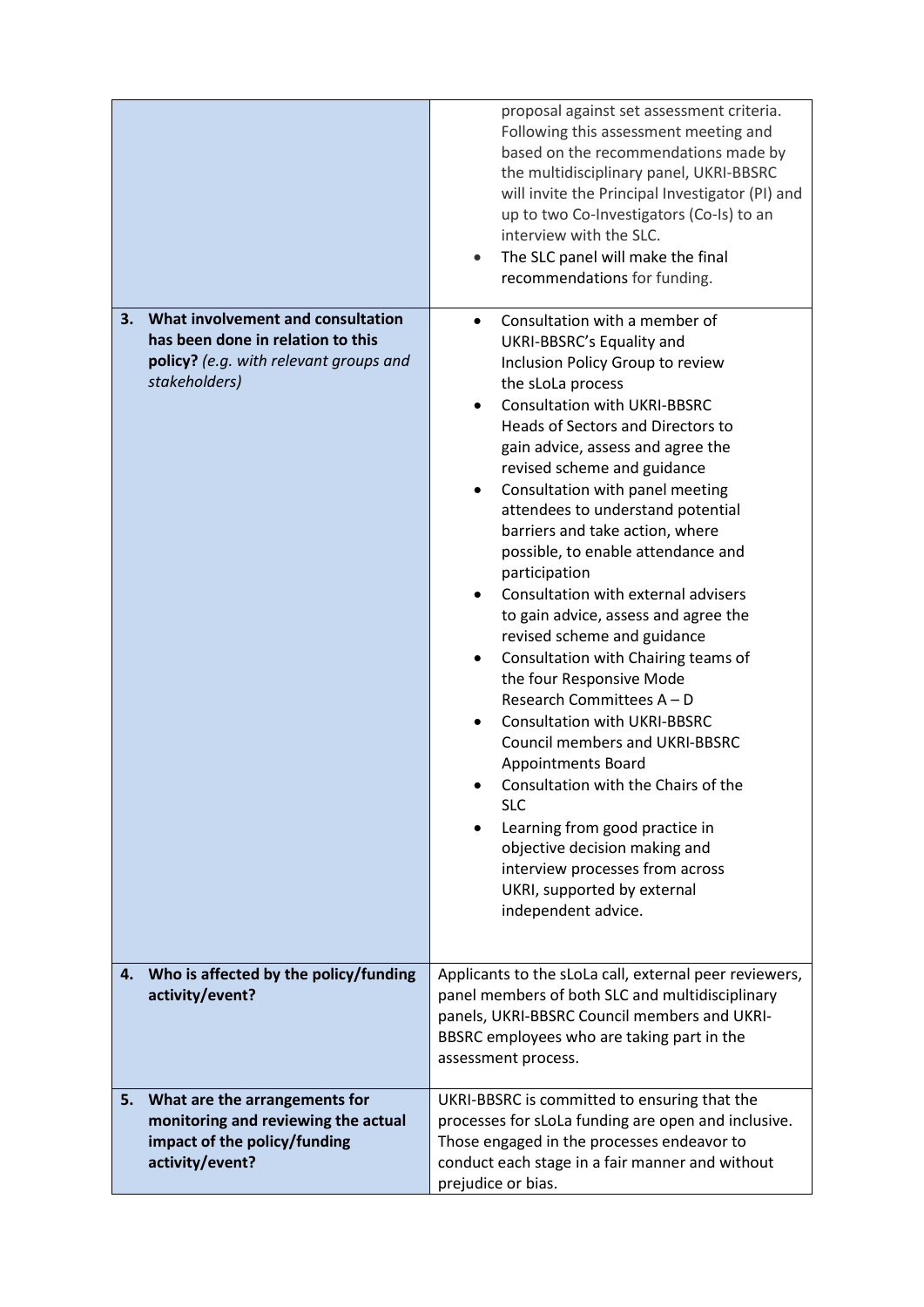There are three aspects to this equality impact assessment:

- Ensuring that the submission, peer review and awarding processes are free from unintentional bias
- Ensuring the process enables rigorous assessment of this investment
- Identifying and addressing any potential barriers to attendance and participation by a diverse range of people

In line with this we adopt the following principles:

For applicants:

- The call is advertised widely to reach the largest possible audience
- A series of webinars are held prior to call launch and the closing date of the Registration Stage to inform potential applicants of the opportunity
- The call text and guidance clearly state the eligibility and assessment criteria and the key dates for applications and panel assessment
- The UKRI-BBSRC website conforms to accessibility requirements for websites, including the ability to adjust the text size or use a text reader on the page
- UKRI-BBSRC provides support and advice to applicants both before and after submission, to assist them in the application and assessment process

#### For reviewers

- Reviewers are drawn from as wide a pool as possible
- Reviewers are provided with guidance, which clearly states the expectations of reviewers
- UKRI-BBSRC provides support to reviewers as much as possible, to assist them in the assessment process
- Data are collected about the gender identity (self-declared) of reviewers

For assessors (panel members):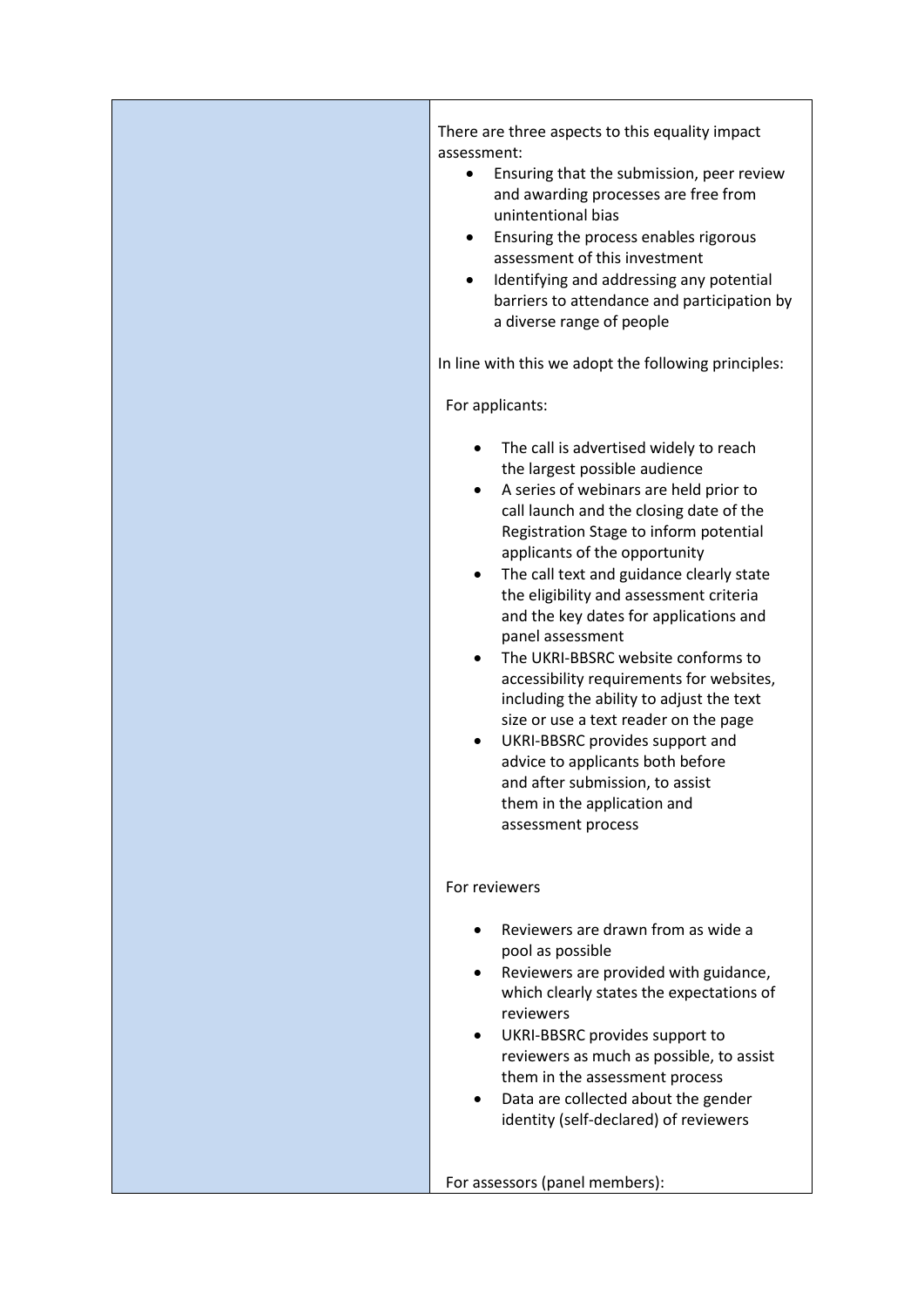• UKRI-BBSRC ensures that the membership of the panel is diverse and is representative of relevant stakeholders and regions • Everyone involved in the decisionmaking process will receive training in Unconscious Bias to raise awareness of conditions that may impact on their decision-making • UKRI-BBSRC provides briefing to panel members throughout the assessment process about good practice in objective and safeguarding decision making • UKRI-BBSRC ensures that the format, duration and location of the assessment meeting and the venue itself (if face-toface) are conducive to participation by a diverse range of people • Assessment meetings and interviews are structured and managed to ensure that the approach is consistent with appropriately scheduled breaks • Virtual meetings are arranged using an appropriate platform that can be accessed by all panel members (Teams, Zoom) • UKRI-BBSRC provides a geographic spread of meeting locations as much as possible • Where possible, UKRI-BBSRC aims to have at least 35% of the underrepresented gender on its panels • UKRI-BBSRC is committed to enabling participation for people with alternative work patterns, including reduced working hours • Panel members are asked to inform UKRI-BBSRC if they have any additional needs to enable attendance or participation UKRI-BBSRC provides regular training and guidance on new or revised ways of working, such as webinars, induction training, one-to-one training, Zoom/Teams functionality UKRI-BBSRC will review this Equality Impact Assessment (EIA) annually to identify any further actions or interventions that are required to improve the diversity and inclusion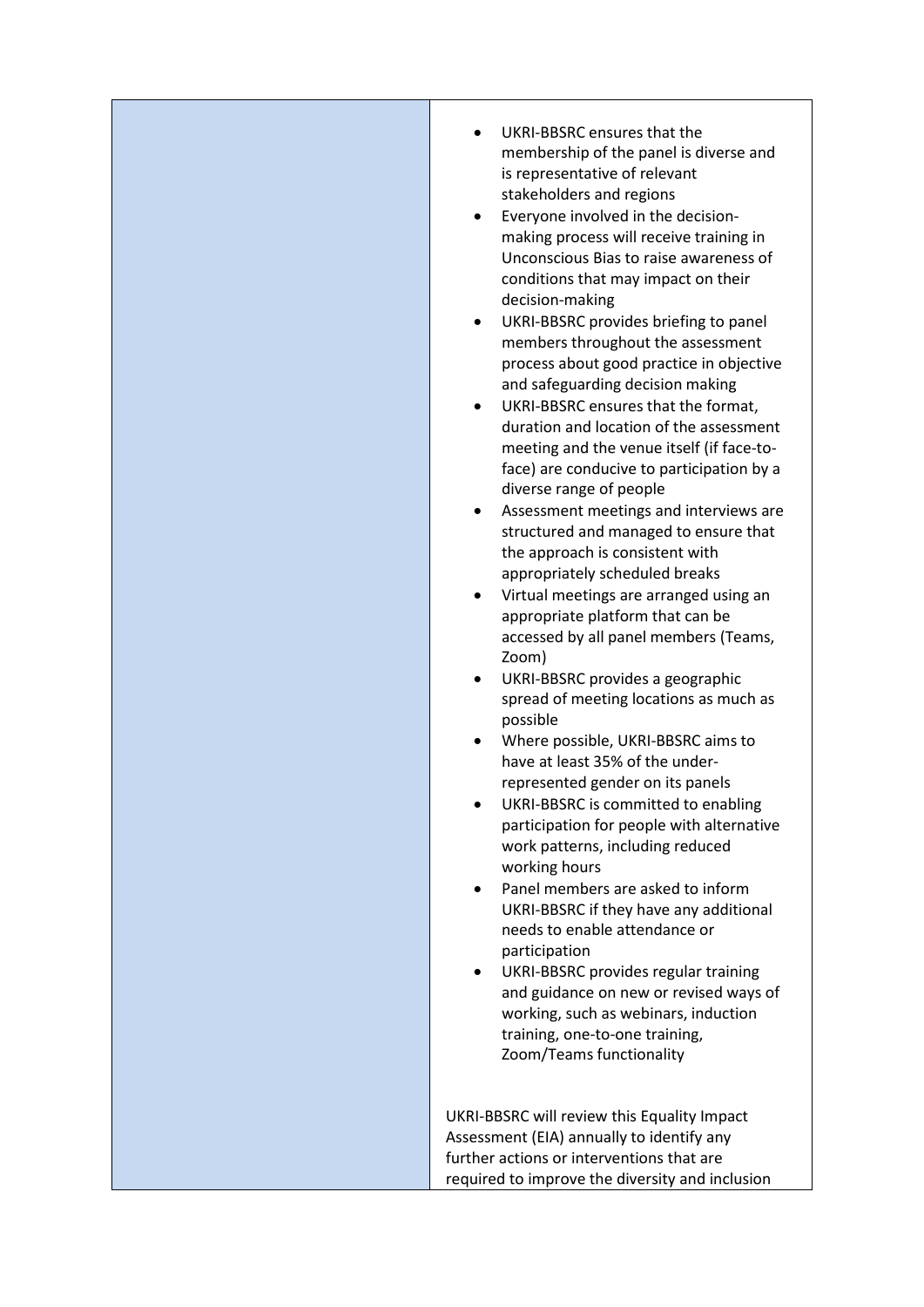| of the sLoLa call.                                                                                                                                                                                            |
|---------------------------------------------------------------------------------------------------------------------------------------------------------------------------------------------------------------|
| UKRI-BBSRC monitors, analyses and publishes<br>data to better understand the diversity of our<br>applicant and assessor community.                                                                            |
| UKRI-BBSRC is proactive in increasing the<br>diversity of our reviewers and panel members.<br>Panel membership for each meeting is published<br>on the website after the funding decisions have<br>been made. |
| Further information:<br>https://www.ukri.org/our-work/supporting-<br>healthy-research-and-innovation-<br>culture/equality-diversity-and-inclusion/                                                            |

| <b>Protected</b><br><b>Characteristic</b><br><b>Group</b> | Is there a<br>potential for<br>positive or<br>negative impact? | Please explain and give<br>examples of any<br>evidence/data used                                                                                                                                                                                                                                                                                                                                                                  | <b>Action to address negative</b><br>impact (e.g. adjustment to the<br>policy)                                                                                                                                                                                                                                                                                                                                                                                                                                                                                                                                                                                                     |
|-----------------------------------------------------------|----------------------------------------------------------------|-----------------------------------------------------------------------------------------------------------------------------------------------------------------------------------------------------------------------------------------------------------------------------------------------------------------------------------------------------------------------------------------------------------------------------------|------------------------------------------------------------------------------------------------------------------------------------------------------------------------------------------------------------------------------------------------------------------------------------------------------------------------------------------------------------------------------------------------------------------------------------------------------------------------------------------------------------------------------------------------------------------------------------------------------------------------------------------------------------------------------------|
| <b>Disability</b>                                         | Potential for<br>negative impact                               | Applicants, reviewers and<br>panel members with<br>neurodisabilities may find<br>it difficult to access and<br>view electronic<br>documentation/experience<br>difficulties with<br>concentration<br>Panel members and<br>interviewees with physical<br>disabilities may find it<br>difficult to access the<br>meeting venue and / or<br>participate in the meeting<br>if the assessment venue<br>cannot cater for their<br>needs. | <b>UKRI-BBSRC will:</b><br>consider the use of a<br>$\bullet$<br>virtual meeting and the<br>platforms used to<br>facilitate this<br>respond to individual<br>support needs on a<br>case by case basis.<br>ensure that electronic<br>$\bullet$<br>information is<br>accessible<br>gather information<br>from meeting<br>participants about any<br>additional requirement<br>they may need in order<br>to fully participate<br>ensure that the venue<br>is easily accessible to<br>main rail/air links<br>ensure that the room is<br>$\bullet$<br>light and airy<br>ensure that plenty of<br>breaks are built into<br>the agenda<br>allow for potential use<br>of screen readers for |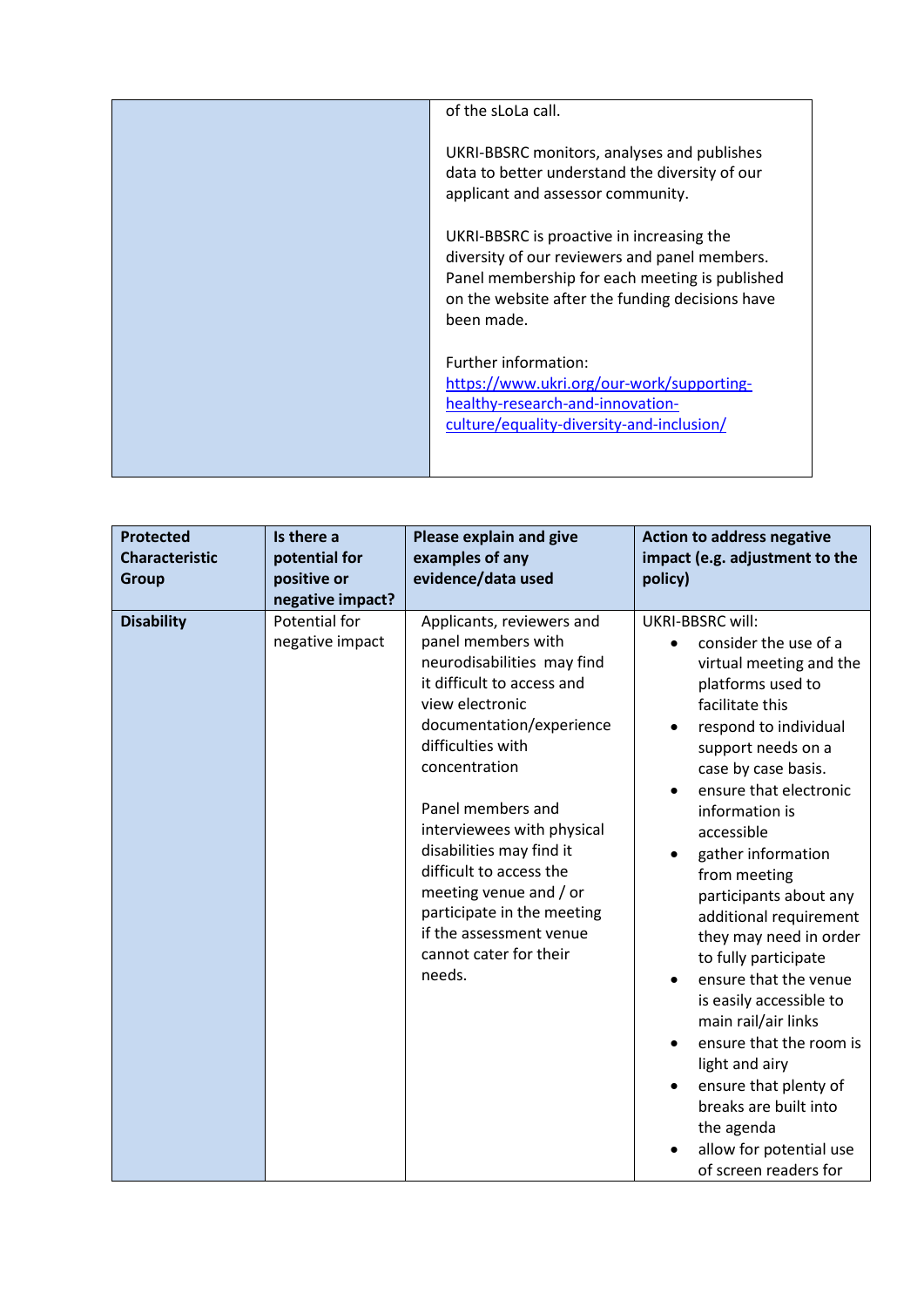| <b>Gender</b>                           | Neutral                          | Neutral                                                                                                                                                                                        |                                     | participants who are<br>visually impaired<br>ensure that colours<br>chosen and other<br>visual stimuli do not<br>trigger migraines or<br>affect those with<br>colour blindness;<br>different colours may<br>assist with this if<br>participants do not<br>bring their own laptops                                                                                                                                                                                                                       |
|-----------------------------------------|----------------------------------|------------------------------------------------------------------------------------------------------------------------------------------------------------------------------------------------|-------------------------------------|---------------------------------------------------------------------------------------------------------------------------------------------------------------------------------------------------------------------------------------------------------------------------------------------------------------------------------------------------------------------------------------------------------------------------------------------------------------------------------------------------------|
| reassignment                            |                                  |                                                                                                                                                                                                | N/A                                 |                                                                                                                                                                                                                                                                                                                                                                                                                                                                                                         |
| <b>Marriage or civil</b><br>partnership | Neutral                          | Neutral                                                                                                                                                                                        | N/A                                 |                                                                                                                                                                                                                                                                                                                                                                                                                                                                                                         |
| <b>Pregnancy and</b><br>maternity       | Potential for<br>negative impact | Panel members and interview<br>candidates who are pregnant/<br>on maternity or have child or<br>other caring responsibilities<br>may be discouraged from<br>participating in Panel<br>meetings | $\bullet$<br>$\bullet$<br>$\bullet$ | Consider the use of a<br>virtual meeting<br><b>UKRI-BBSRC consults</b><br>with all participants<br>to understand and<br>cater for their<br>requirements for<br>participation.<br>As a general<br>principle, venues are                                                                                                                                                                                                                                                                                  |
|                                         |                                  | Career breaks in applicant<br>track records due to parental<br>leave or caring responsibilities<br>may be seen as negative by<br>the panel                                                     | $\bullet$<br>$\bullet$              | easily accessible to<br>main rail/air links<br>and easy to move<br>around.<br>Meeting rooms are<br>comfortable and<br>meetings are<br>timetabled to allow<br>for adequate breaks.<br><b>UKRI-BBSRC</b> aims to<br>ensure that the<br>venue is able to<br>provide<br>childcare/babysitting<br>services if<br>requested.<br>Guidance to be<br>provided to the<br>panel to ensure<br>appropriate<br>assessment of<br>applicant track<br>record without bias<br>against career<br>breaks due to<br>parental |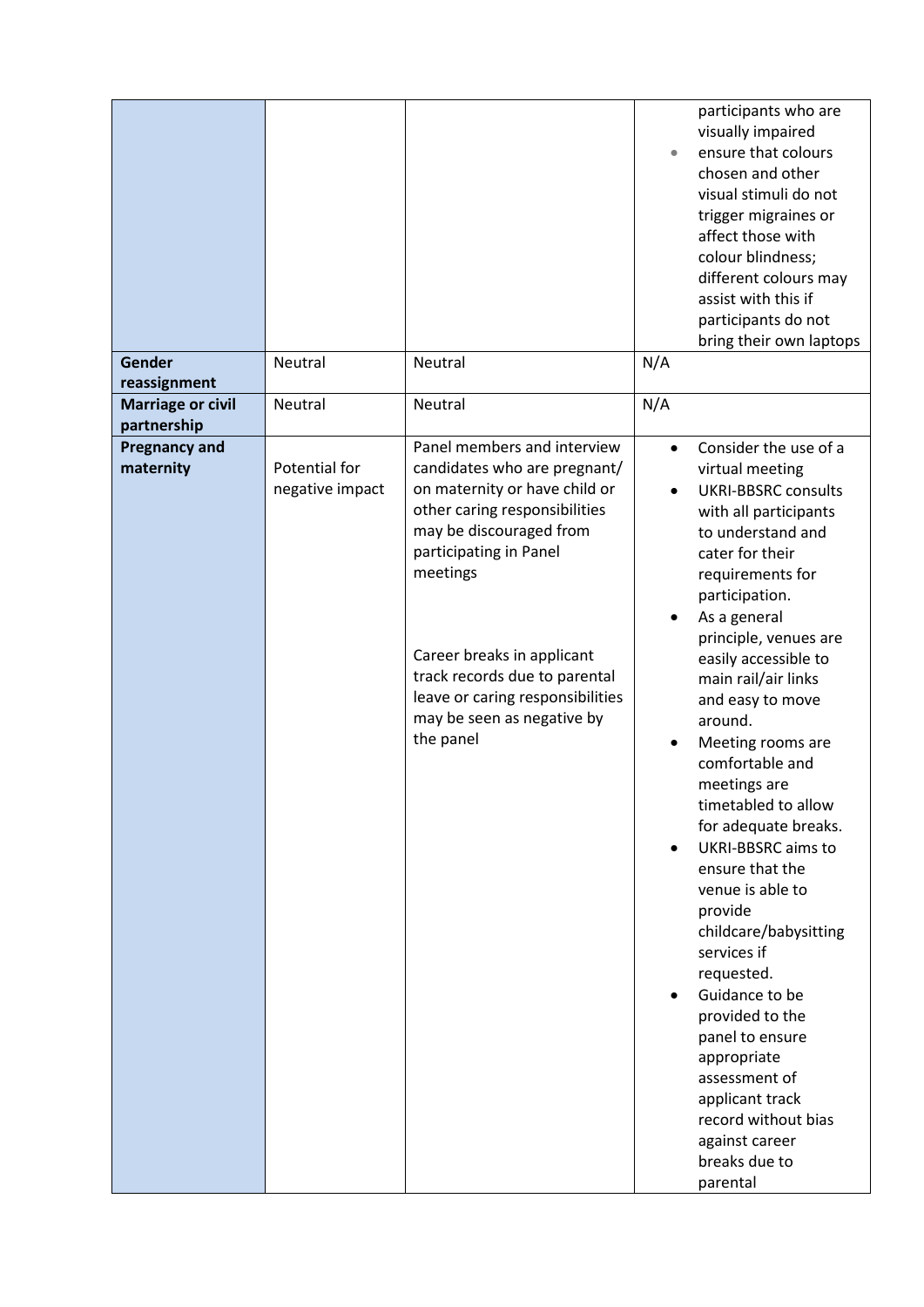|                 |                                  | leave/caring<br>responsibilities, etc.                                                                                                         |
|-----------------|----------------------------------|------------------------------------------------------------------------------------------------------------------------------------------------|
| Potential for   | It is important that selection   | UKRI-BBSRC will monitor the                                                                                                                    |
| negative impact | of panel members is from a       | diversity of panel members to                                                                                                                  |
|                 |                                  | ensure representation of the                                                                                                                   |
|                 |                                  | community and a diversity of<br>opinion                                                                                                        |
| Neutral         | <b>Neutral</b>                   | <b>UKRI-BBSRC ensures</b><br>$\bullet$                                                                                                         |
|                 |                                  | that religious                                                                                                                                 |
|                 |                                  | observances are                                                                                                                                |
|                 |                                  | taken into account as<br>much as possible                                                                                                      |
|                 |                                  | when timetabling                                                                                                                               |
|                 |                                  | major activities.                                                                                                                              |
|                 |                                  | When applicable,                                                                                                                               |
|                 |                                  | <b>UKRI-BBSRC</b> ensures                                                                                                                      |
|                 |                                  | that the venue caters<br>for all dietary                                                                                                       |
|                 |                                  | requirements.                                                                                                                                  |
| Neutral         | Neutral                          | N/A                                                                                                                                            |
|                 |                                  | <b>UKRI-BBSRC</b> ensures                                                                                                                      |
|                 |                                  | $\bullet$<br>that school holidays                                                                                                              |
|                 | to participate if they have      | are taken into                                                                                                                                 |
|                 | caring responsibilities.         | account where                                                                                                                                  |
|                 |                                  | possible when                                                                                                                                  |
|                 |                                  | timetabling the<br><b>Outlines and Full</b>                                                                                                    |
|                 |                                  | <b>Stage Panel meetings</b>                                                                                                                    |
|                 | applicants and Panel             | for the sLoLa call.                                                                                                                            |
|                 | members.                         | <b>Expectations and</b><br>$\bullet$                                                                                                           |
|                 |                                  | dates for all aspects                                                                                                                          |
|                 |                                  | of the process are set<br>out as far in advance                                                                                                |
|                 |                                  | as possible, allowing                                                                                                                          |
|                 |                                  | for preparation for                                                                                                                            |
|                 |                                  | participants to cover                                                                                                                          |
|                 |                                  | any caring                                                                                                                                     |
|                 |                                  | responsibilities.<br>Where possible,                                                                                                           |
|                 |                                  | <b>UKRI-BBSRC</b> aims to                                                                                                                      |
|                 |                                  | schedule meetings in                                                                                                                           |
|                 |                                  | standard working                                                                                                                               |
|                 |                                  | hours.                                                                                                                                         |
|                 |                                  | UKRI-BBSRC will pay<br>the cost of additional                                                                                                  |
|                 |                                  | caring responsibilities                                                                                                                        |
|                 |                                  | incurred while on                                                                                                                              |
|                 |                                  | <b>UKRI-BBSRC business.</b>                                                                                                                    |
|                 |                                  | <b>UKRI-BBSRC will</b>                                                                                                                         |
|                 |                                  | monitor the diversity<br>of panel members to                                                                                                   |
|                 | Potential for<br>negative impact | diverse community<br>Panel members and interview<br>candidates may find it difficult<br>There is an uneven gender<br>split in the community of |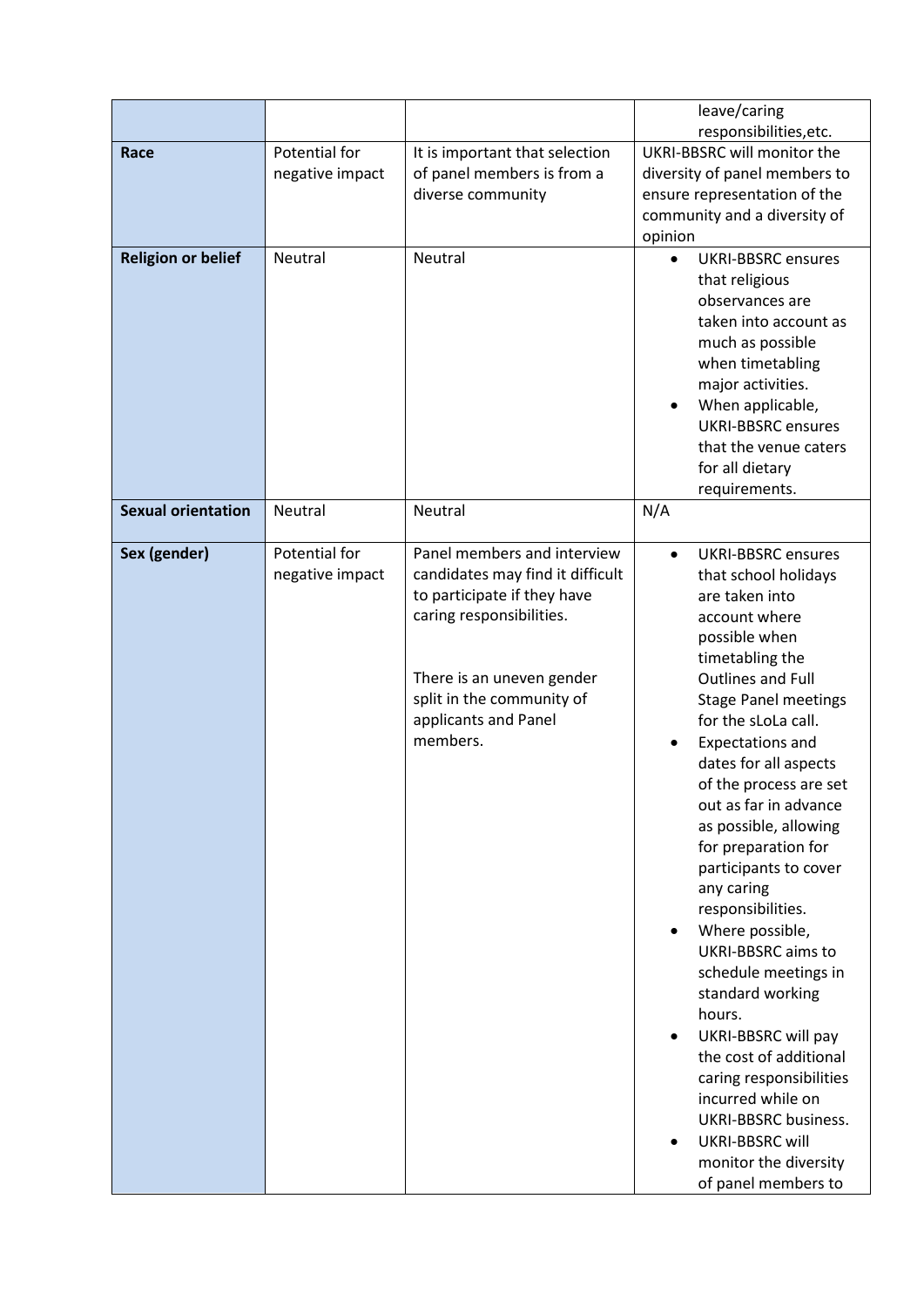|     |         |         | ensure<br>representation of the<br>community and a<br>diversity of opinion |
|-----|---------|---------|----------------------------------------------------------------------------|
| Age | Neutral | Neutral | N/A                                                                        |

## **Unconscious bias**

In addition to the above, steps have been taken to minimise the potential impact of unconscious bias on the assessment processes. These include:

- Chair and deputy to attend briefing meeting, where unconscious bias will be covered
- Panel to receive a briefing on Methods of Working and objective decision making (e.g. by webinar)
- Note regarding unconscious bias included in the Chair's brief.